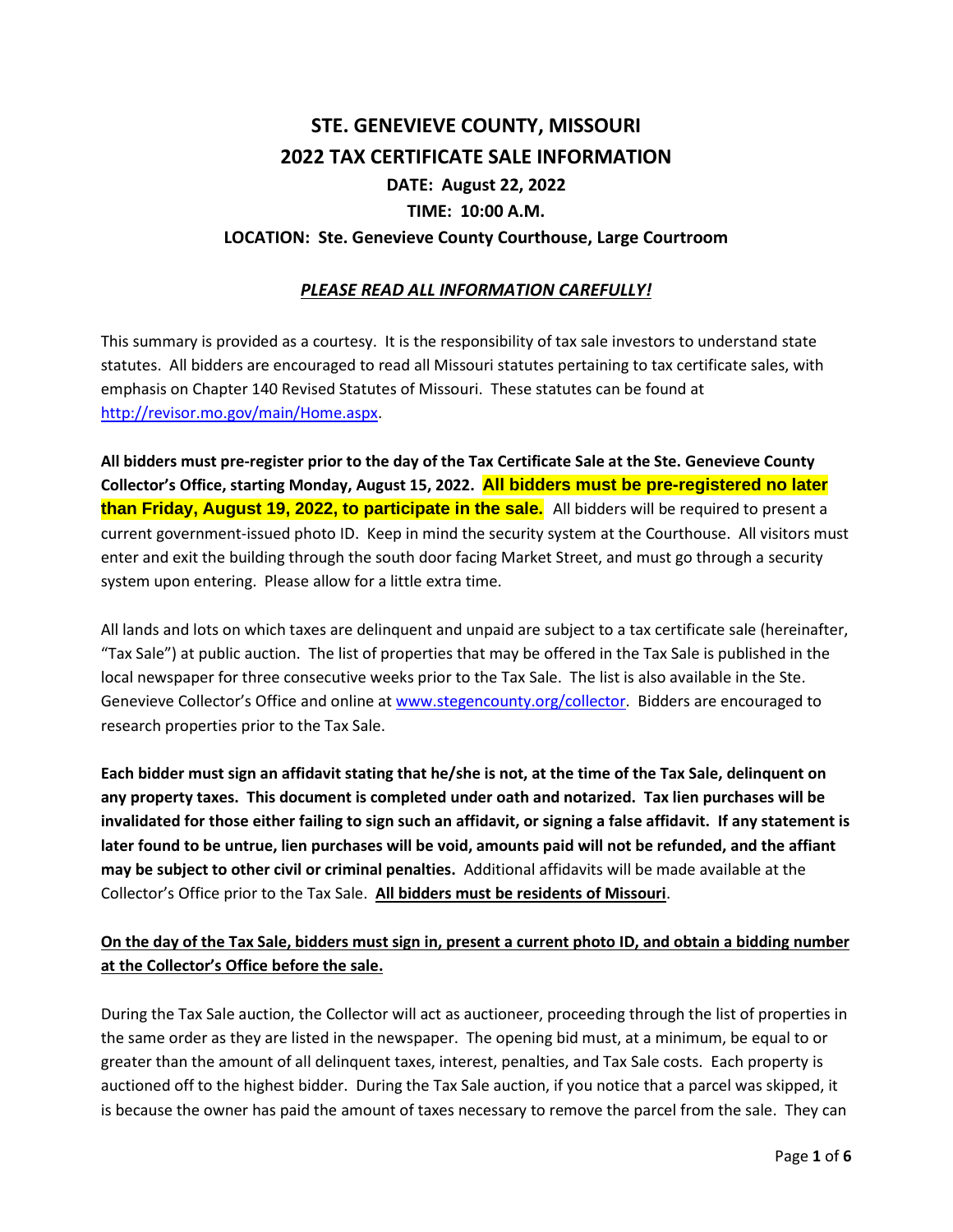pay any time, including the morning before the sale. For winning bids, payment and paperwork are processed at the Collector's Office.

If you purchase a tax lien, you must pay that day. Bidders will be able to pay following the auction, or can leave to obtain funds. You will be asked to fill out a form stating the name and/or names and address that you wish to have shown on your deed. The total purchase price must be paid to the Collector's Office no later than 3:00 p.m. on the day of the sale. **If a bid is not paid, a penalty of 25% of the bid amount plus Prosecuting Attorney's fee may be assessed against the purchaser**.

The Collector issues, records, and mails a copy of the Tax Sale Certificate of Purchase and the paid tax receipt to the purchaser. The purchaser is responsible to pay any subsequent unpaid taxes, recording fees, release fees, and deed fees, as applicable.

## **\*\*\*\*\*PLEASE KEEP IN MIND THERE ARE RISKS TO PURCHASING TAX LIENS. THE COUNTY COLLECTOR IS NOT RESPONSIBLE FOR SELLING PROPERTIES THAT ARE FREE AND CLEAR OF LIENS! THE TAX SALE DOES NOT DISCHARGE ANY OTHER LIENS OR ENCUMBRANCES ON THE PROPERTY (E.G. LAKE ASSESSMENTS, MORTGAGES, ETC). IT ONLY DISCHARGES THE PROPERTY TAX LIEN.**

PLEASE NOTE THAT, AT ANY TIME AFTER YOU HAVE PURCHASED THE PROPERTY, IF YOU CHANGE YOUR MIND ABOUT OBTAINING A COLLECTOR'S DEED FOR THE PROPERTY, *YOU WILL NOT BE REFUNDED* ANY OF THE COSTS THAT YOU INCURRED.

#### **SALE TO NON-RESIDENTS OF MISSOURI**

No bid shall be accepted from any person who is not a resident of the State of Missouri. Non-residents must file an affidavit with the Collector's Office appointing a Ste. Genevieve County resident to act as their agent (i.e. Resident Agent) and said agent must file an affidavit stating they accept the responsibility. Non-Missouri residents must agree that service of process on the designated agent shall give the Circuit Court of Ste. Genevieve County jurisdiction to determine any suit arising out of or connected with the tax sale. All certificates of purchase and deeds will be issued in the Resident Agent's name. It is then the responsibility of the agent to transfer title to the purchaser (non-Missouri resident). (RSMo 140.190). Suitable affidavit forms can be obtained online a[t www.stegencounty.org/collector](http://www.stegencounty.org/collector) or by contacting the Collector's Office. The Resident Agent must be present to bid. **Businesses registered with the MO Secretary of State are not subject to this requirement.**

### **Redemption Period**

- ➢ **1st and 2nd Offering properties** have a **one-year** redemption period**.**
- ➢ **3rd Offering properties** have a **90-day** redemption period**.**

The original property owner may redeem their property at any time during the given redemption period, or at any time prior to the purchaser meeting all requirements necessary to obtain a Collector's Deed.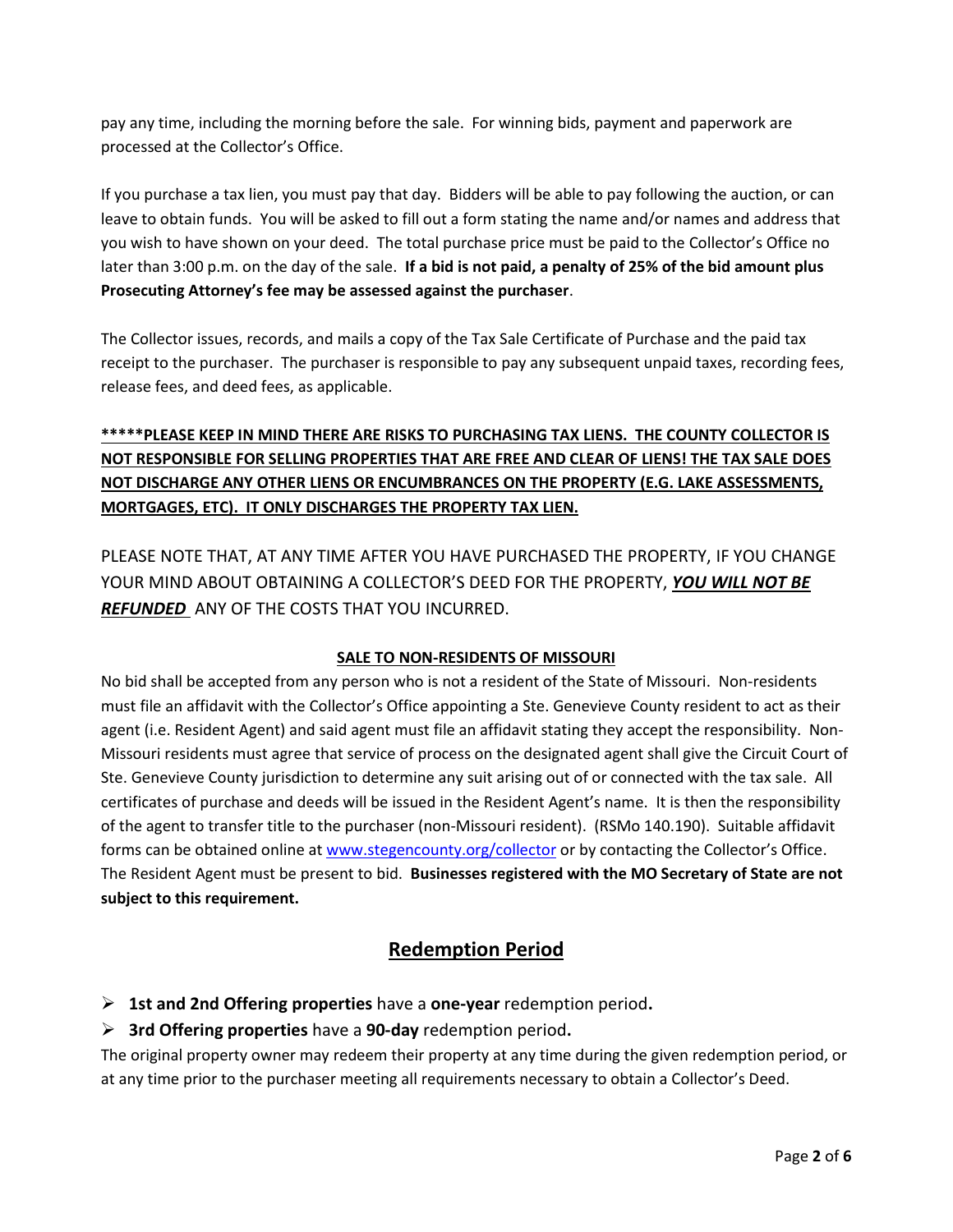# **Requirements to Obtain a Collector's Deed**

**NOTE: Each requirement applies to 1st, 2nd, and 3rd Offering Properties unless otherwise stated.**

- 1. **Subsequent taxes** due AFTER the sale will be billed to the purchaser, and must be paid before they become delinquent (December 31st deadline). If they are not paid on time, the purchaser forfeits all liens on such lands so purchased. Subsequent taxes are not prorated. (RSMo 140.440) Please be sure to notify the Collector's Office if your address changes.
- 2. **Have a title search performed** by a licensed title company or attorney, as required by Missouri law. In the event of redemption, this charge is reimbursable as long as the amount is reasonable. A copy of the receipt must be on file with the Collector when the redemption amount is quoted (in order to be reimbursed for the cost).
	- a. **For 1st and 2nd Offering Properties**, the title search should be performed after March 1<sup>st</sup> following the Tax Sale. If a title search is done before March 1<sup>st</sup>, the cost of the title search is not reimbursable through redemption and you will have to repeat the process after March 1st. To obtain the Collector's Deed once the one-year redemption period has passed, the notice letters should be mailed at least 90 days before the end of the redemption period. Otherwise, the Collector's Deed will not be issued until the 90 days has passed.
	- b. **For 3rd Offering Properties**, the title search must be performed and the required notice letters must be sent within 45 days of the Tax Sale (RSMo 140.405.6). The end of the redemption period is calculated as 90 days from the USPS postmarked date that the notice letters are sent.
- 3. **Notice Letters.** In the notice letters, you must notify any persons or entities that were reported in the title search report as having interest in the property of such person's right to redeem. The letter must clearly state which specific property, including the Ste. Genevieve County account number and/or parcel number and legal description as printed on the tax sale certificate of purchase. The letter must also state that it is the intent of the purchaser to give the interested party actual notice of legal rights and deadlines, and that they are to contact the Collector's Office to ask questions or redeem the property. The letter must explain that they have the right to redeem their property within one year after the date of the tax sale, if it's a 1st & 2nd offering, or within ninety days from the USPS postmark date of the notice if it's a 3rd offering.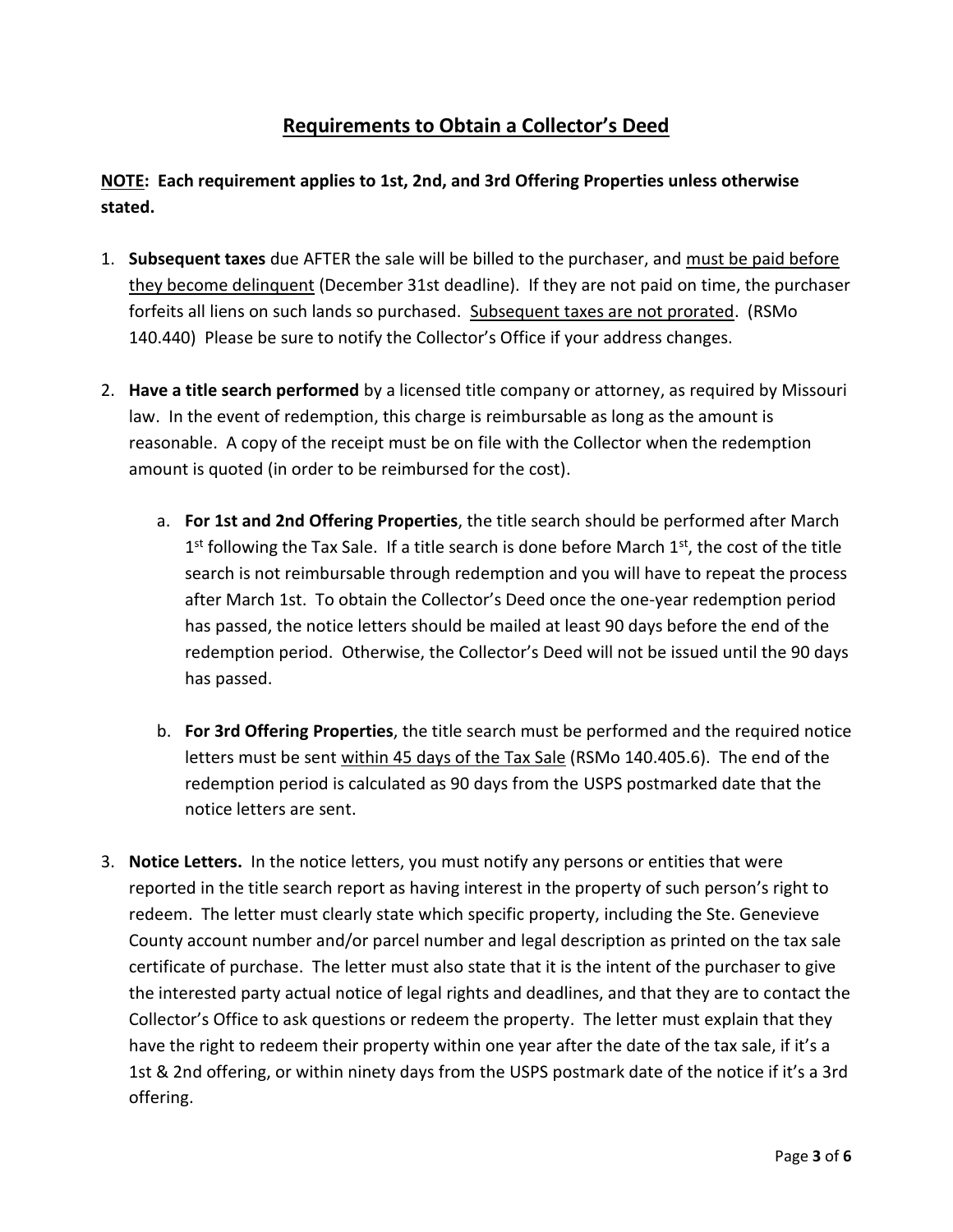Two notice letters must be sent to each person/party: one by first class mail and a second by certified mail **with return receipt** (RSMo 140.405). We also suggest additionally sending first class letters addressed to "Resident/Occupant" to the situs address **if there is a residence on the property**. Mailing costs are reimbursable if copies of receipts are on file with the Collector when the redemption is quoted.

In the case that both the certified notice return receipt card (green card) is returned unsigned and the first-class mail is returned for any reason except refusal, the purchaser must attempt additional notice. See the Collector's Office for additional details.

- 4. Supply the Collector's Office with the following:
	- a. Copies of letters sent by certified mail, copies of the envelopes just before mailing, **original** USPS certified mail (with return) receipt, and copy of Post Office receipt.
	- b. Copies of letters sent by first class mail, copies of the envelopes just before mailing, and proof of mailing date (e.g. copy of Post Office receipt).
	- c. **Original** USPS certified mail return receipts (green cards) showing recipient signature.
	- d. **Original** of any envelopes that were returned as undeliverable or unclaimed.
	- e. Copies of the complete title search report, including proof of the date of the search, and the invoice or receipt of payment for the search.
- 5. Supply the Collector's Office with copies of receipts as soon as possible. This includes the cost of title search and mailing costs. In order to be reimbursed in a redemption, a copy of receipts must be on file with the Collector's Office when a redemption amount is quoted.
- 6. Notify the Collector by sworn **affidavit** that statutory requirements have been met. The Collector's Office will supply the affidavit form to be completed and notarized. The Collector's Office can notarize the affidavit.
- 7. Pay the fee for the Collector's Deed to be recorded in the Ste. Genevieve County Recorder's Office. This fee is included in the purchase of the property. So, no subsequent payment is necessary.

Once the required documents have been received and the Collector is satisfied that the above requirements have been met, the Collector will prepare the deed and have it recorded. The certificate holder will receive the Collector's Deed in the mail.

The Collector is the last guardian of the property owner's right to redeem, and will therefore examine the above requirements carefully. However, it is the sole responsibility of the purchaser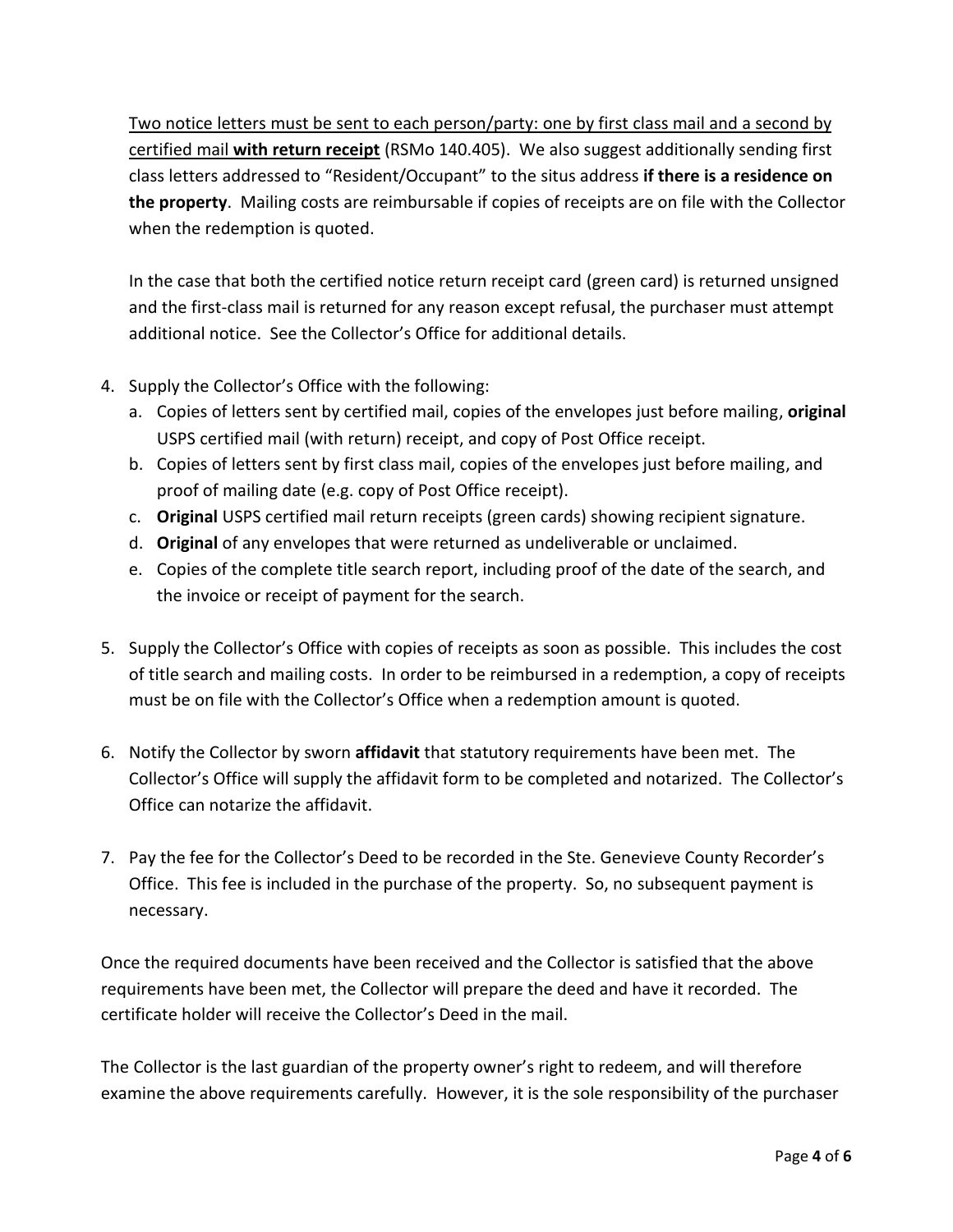to comply with all applicable statutes. Issuance of a Collector's deed is not verification that all statutes have been followed. Failure to follow all statutes could result in loss of all interest in the property after the deed is issued.

A purchaser's failure to cause a deed to be recorded within 18 months from the Tax Sale date will result in forfeiture of all of his/her rights and liens. (RSMo 140.410)

In Missouri, title companies generally require a "quieted title" before issuing a title insurance policy on a property purchased through tax sale.

## **Property Redemption**

Property for which tax liens were sold at the Tax Sale may be redeemed on or before the final redemption day in the following manner:

- 1. Property may be redeemed by the owner of record, or by any person holding a publicly recorded deed of trust, lease, lien, or other claim upon the property.
- 2. The amount charged for redemption will be the winning bid amount plus up to 10% interest per annum on that amount, subsequent taxes paid plus 8% interest per annum, recording fees, costs of letters sent by certified and regular mail, and reasonable costs of title search. No interest will be paid on after-sale costs. Overbids, or surplus amounts on bids, do not earn interest.
- 3. The Collector's Office notifies the purchaser, or Certificate of Purchase holder, when the property has been redeemed. The Collector will have the Certificate of Redemption recorded in the Recorder of Deeds office, and will provide a check to the certificate holder for the redemption amount. Redemptions may take up to two weeks to process after the money for redemption has been received. Both the redeemer and the purchaser will receive a copy of the Certificate of Redemption (redeemer receives original).

**NOTE:** Property owners are not permitted to transfer or otherwise encumber title to their property during the redemption period without first redeeming the property. Any collaboration between purchasers and property owners to transfer title during this period is a violation of state law.